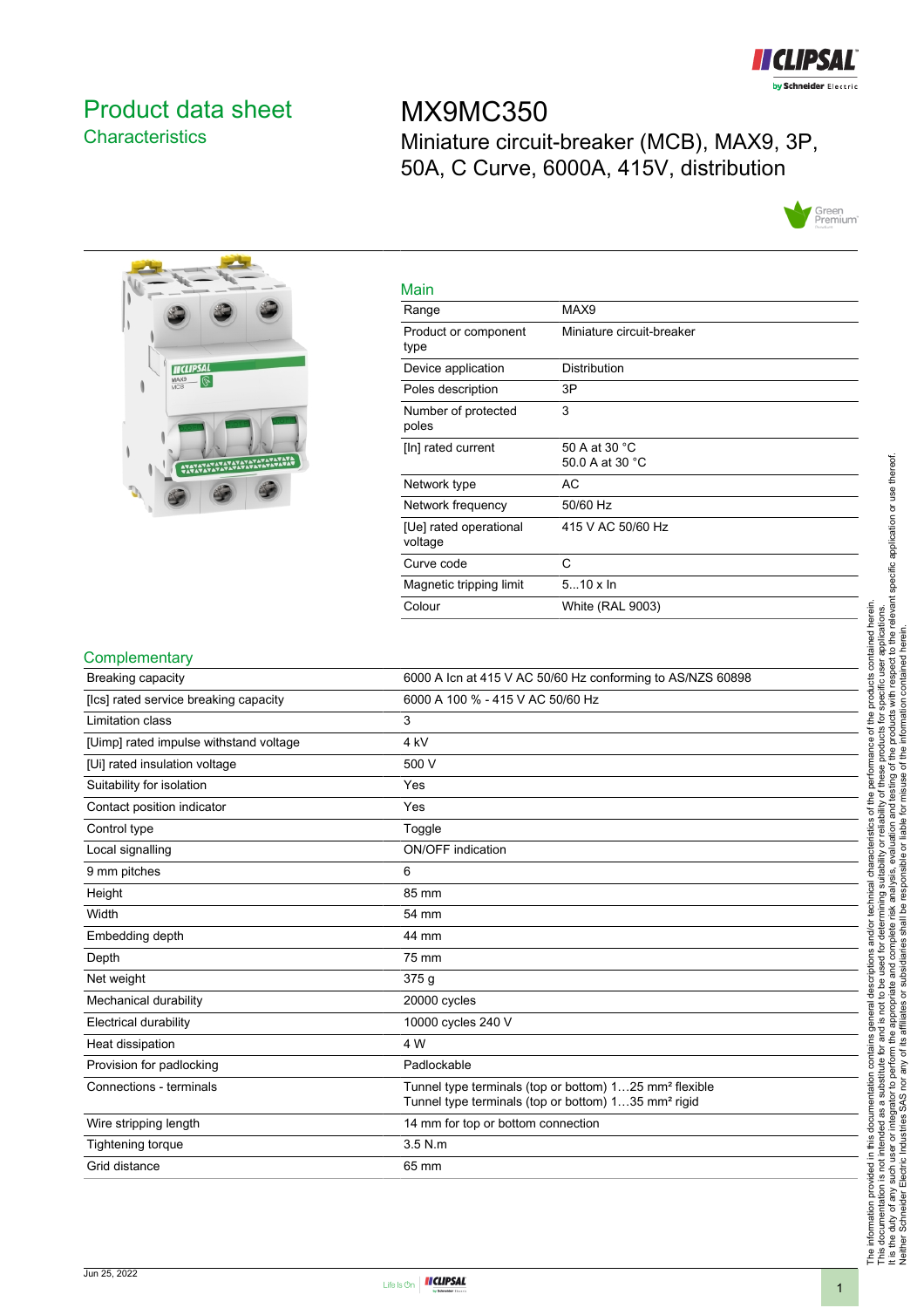### Environment

| Quality labels                        | <b>RCM</b>                                                                                                                                                                                                                                                                                                                                                                               |
|---------------------------------------|------------------------------------------------------------------------------------------------------------------------------------------------------------------------------------------------------------------------------------------------------------------------------------------------------------------------------------------------------------------------------------------|
| IP degree of protection               | <b>IP20</b>                                                                                                                                                                                                                                                                                                                                                                              |
| Pollution degree                      | 2                                                                                                                                                                                                                                                                                                                                                                                        |
| Overvoltage category                  | Ш                                                                                                                                                                                                                                                                                                                                                                                        |
| Tropicalisation                       | Severity B conforming to IEC 60068-2-30                                                                                                                                                                                                                                                                                                                                                  |
| Relative humidity                     | 95 % at 55 °C                                                                                                                                                                                                                                                                                                                                                                            |
| Operating altitude                    | $02000$ m                                                                                                                                                                                                                                                                                                                                                                                |
| Ambient air temperature for operation | $-2570 °C$                                                                                                                                                                                                                                                                                                                                                                               |
| Ambient air temperature for storage   | $-4085 °C$                                                                                                                                                                                                                                                                                                                                                                               |
| Temperature derating table            | $-25 °C (59.9 A)$<br>$-20 °C (59.1 A)$<br>$-15$ °C (58.2 A)<br>$-10$ °C (57.4 A)<br>$-5 °C$ (56.5 A)<br>$0^{\circ}$ C (55.6 A)<br>$5^{\circ}$ C (54.7 A)<br>10 °C (53.8 A)<br>15 °C (52.9 A)<br>20 °C (52 A)<br>25 °C (51 A)<br>30 °C (50 A)<br>35 °C (49 A)<br>40 °C (48 A)<br>45 °C (46.9 A)<br>50 °C (45.9 A)<br>55 °C (44.8 A)<br>60 °C (43.6 A)<br>65 °C (42.5 A)<br>70 °C (41.3 A) |

### Packing Units

| Unit Type of Package 1       | <b>PCE</b>       |
|------------------------------|------------------|
| Number of Units in Package 1 |                  |
| Package 1 Weight             | 360.0g           |
| Package 1 Height             | 7.4 cm           |
| Package 1 width              | 8.5 cm           |
| Package 1 Length             | 5.3 cm           |
| Unit Type of Package 2       | BB1              |
| Number of Units in Package 2 | 4                |
| Package 2 Weight             | 1.516 kg         |
| Package 2 Height             | 8 cm             |
| Package 2 width              | 22 cm            |
| Package 2 Length             | 9.85 cm          |
| Unit Type of Package 3       | S <sub>0</sub> 3 |
| Number of Units in Package 3 | 28               |
| Package 3 Weight             | 11.312 kg        |
| Package 3 Height             | 30 cm            |
| Package 3 width              | 30 cm            |
| Package 3 Length             | 40 cm            |

## Offer Sustainability

| Sustainable offer status   | Green Premium product                  |
|----------------------------|----------------------------------------|
| <b>REACh Regulation</b>    | REACh Declaration                      |
| REACh free of SVHC         | Yes                                    |
| <b>EU RoHS Directive</b>   | Compliant <b>E</b> EU RoHS Declaration |
| Toxic heavy metal free     | Yes                                    |
| Mercury free               | Yes                                    |
| RoHS exemption information | M <sup>y</sup> es                      |